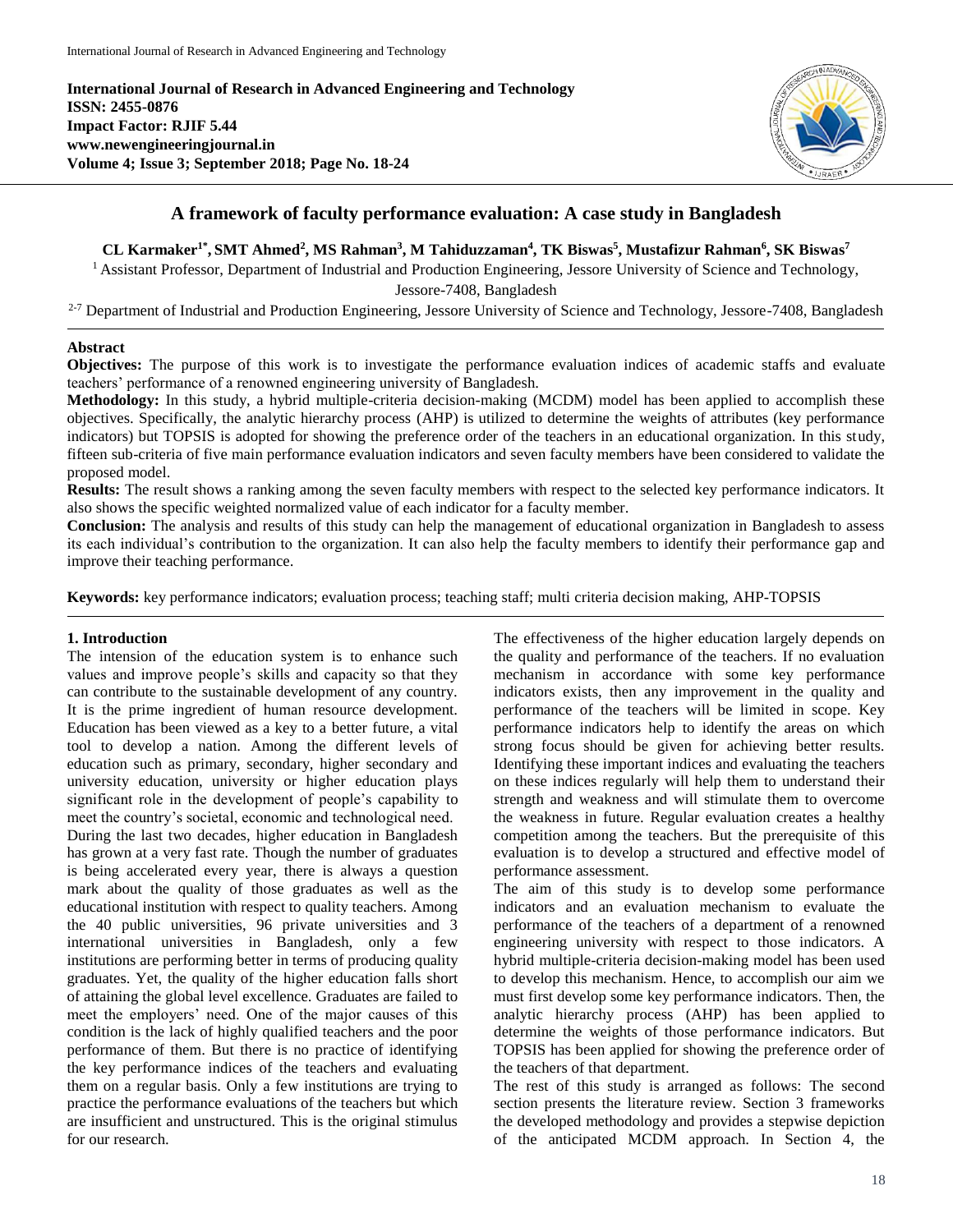application of the proposed framework for performance evaluation of the teachers has been given. And finally, in section five, results of the application are presented and suggestions for the future studies are clarified. This section wraps up this study.

## **2. Literature review**

Regular performance evaluation of the faculty members is very essential as the quality of education and the reputation of an educational organization largely depend on the faculty members of that organization. It also introduces a foundation for improvement and enhancement of the skills that are required to perform well. The problem regarding the teachers' performance evaluation is not at all a straight problem to select the one directly as the quality of the teachers depends on multidimensional factors. Teachers' performance evaluation problem can be considered as a multi-staged decision-making problem having both numerical and qualitative conflicting criteria.

Chen *et al.* (2014) <sup>[3]</sup> have proposed a novel framework to design an evaluation system of the teachers by using fuzzy AHP and fuzzy comprehensive evaluation approach. In this study, fuzzy AHP has been used to establish the weights of the key performance indicators and fuzzy comprehensive evaluation technique has been used to evaluate the faculty performance. Kumar *et al*. (2013) [8] have used several multi criteria decision making (MCDM) methods to select the right personnel in the complex academic environment. Here, simple additive weighing (SAW), weighted product method (WPM), AHP and TOPSIS have been used to find teaching staff on the basis of appropriate performance measurement. Ghosh (2011) [5] has proposed two-step AHP and TOPSIS method for the performance evaluation of teaching associates of in engineering education. Here, AHP and TOPSIS based approach have been considered more powerful than traditional performance evaluation methods. Aydogan  $(2011)$ <sup>[1]</sup> has proposed a conceptual framework for evaluating the performance of aviation firms by using rough-AHP and TOPSIS. Wu *et al*. (2009) [11] have used balance scorecard to establish key performance indicators for evaluating banking performance. Fuzzy AHP is used to give weights to these criteria and SAW, TOPSIS and VIKOR are used to evaluate the performance. Lee *et al.* (2008) <sup>[9]</sup> have used balance scorecard (BSC) and fuzzy AHP for the performance evaluation of IT department in the manufacturing industry. Here, balance scorecard is used to select the performance indicators and fuzzy AHP is used to evaluate the performance. Islam *et al*. (2006) [7] used AHP to evaluate the employee performance based upon some important indicators. Bozbura *et al*. (2006) [2] have proposed a model that uses fuzzy AHP to prioritizing the indicators for human capital measurement of any country. In this paper, a performance evaluation model of faculty members has been proposed in the context of Bangladesh. The key performance indicators (KPIs) have been selected after reviewing literatures as well as considering expert's opinions. Here, AHP has been used to assign weights to those indicators. Finally, TOPSIS is used to rank the faculty members by measuring the performance and to clear the

vagueness of qualitative data which are collected from the students.

#### **3. Research methodology**

Multiple-criteria decision analysis (MCDA) or Multiplecriteria decision making (MCDM) is a powerful tool of operations research which is used for screening, prioritizing, ranking, or selecting a set of alternatives under conflicting attributes (Hwang & Yoon, 1981) <sup>[6]</sup>. Selecting the attributes is very pivotal because they ultimately influence the decision making process of MCDM methods. In the literature, a lot of MCDM techniques are available and different techniques provide different results for the same problem. So, it becomes a difficult problem to make a decision on how to make tradeoff between these conflicting attributes (Cheng, Chen & Huang,  $2012$ )<sup>[4]</sup>. A combination of AHP-TOPSIS method has been used in faculty performance evaluation problem. The weights of performance indices are determined using nonfuzzy AHP method while TOPSIS approach is proposed for evaluating and ranking candidates.

The evaluation procedure in this paper consists of four main steps as summarized in Figure 1.



**Fig 1:** Steps of evaluation procedure

- **Step 1:** Identify the evaluation criteria considered as the most important performance measures for the performance evaluation problem.
- **Step 2:** Construct the hierarchy of the evaluation criteria.
- **Step 3:** Calculate the weights of these criteria using AHP method.
- **Step 4:** Conduct the TOPSIS method to achieve the final ranking results.

The detailed descriptions of each step are illustrated in the following sections.

**3.1 Determining the criteria weights under AHP approach** The Analytic Hierarchy Process (AHP) is a very popular MCDM method which was developed by Thomas L. Saaty  $(1980)$  <sup>[10]</sup>. It is widely used for solving complex problems having several attributes. This method converts unstructured problem under study into hierarchical forms of elements which are the main goal of the selected problem, criteria that affect the overall goal, sub-criteria that influence the maincriteria and finally the alternatives available to the problem.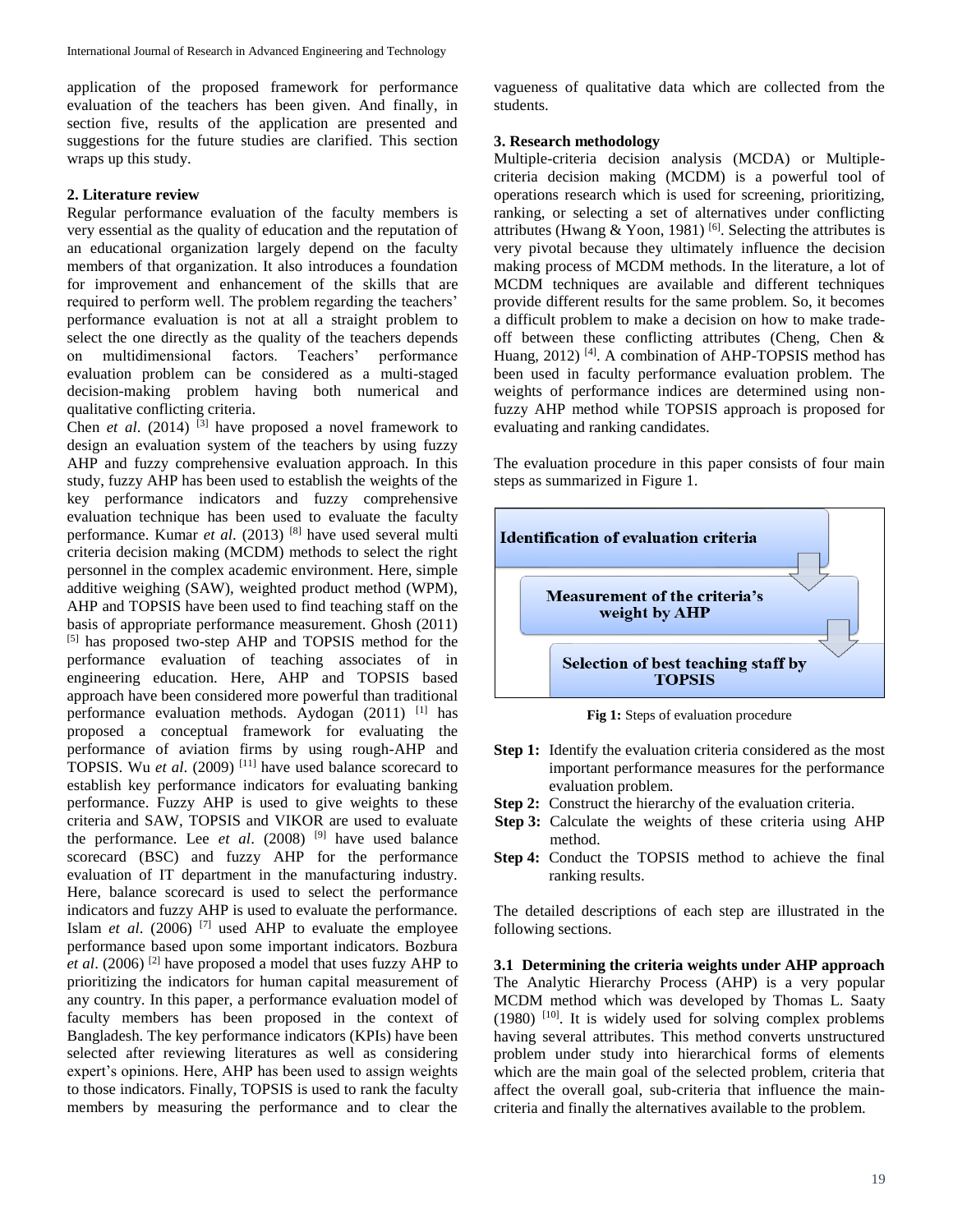The stepwise procedure to calculate the criteria weights by AHP as follows:

**Step 1:** Construct the structural hierarchy. **Step 2:** Construct the pair-wise comparison matrix.

Assuming n attributes, the pair-wise comparison of attribute i with attribute j yields a square matrix  $A_{n \times n}$  where  $a_{ij}$  denotes the comparative importance of attribute i with respect to attribute j. In the matrix,  $a_{ij} = 1$  when  $i = j$  and  $a_{ji} = 1/a_{ij}$ .

*Attribute*  
\n
$$
A_{n \times n} = \begin{bmatrix}\na_{11} & a_{12} & a_{13} & \dots & a_{1n} \\
2 & a_{21} & a_{22} & a_{23} & \dots & a_{2n} \\
a_{31} & a_{32} & a_{33} & \dots & a_{3n} \\
\vdots & \vdots & \vdots & \ddots & \vdots \\
a_{n1} & a_{n2} & r_{n3} & \dots & \dots & a_{nn}\n\end{bmatrix}
$$

**Step 3:** Construct normalized decision matrix

$$
c_{ij} = \frac{a_{ij}}{\sum_{j=1}^{n} a_{ij}} i = 1, 2, 3, \dots, n; j = 1, 2, 3, \dots, n
$$
\n(1)

**Step 4:** Construct the weighted normalized decision matrix

$$
w_i = \frac{\sum_{j=1}^{n} c_{ij}}{n} \quad i = 1, 2, 3, \dots, n \tag{2}
$$

$$
W = \begin{bmatrix} w_1 \\ w_2 \\ \vdots \\ w_n \end{bmatrix}
$$
 (3)

**Step 5:** Calculate Eigenvector & Row matrix

$$
E = N^{th} root value \bigg\{\bigg\} N^{th} root value \tag{4}
$$

$$
Rowmatrix = \sum_{j=1}^{n} a_{ij} * e_{j1}
$$
 (5)

**Step 6:** Calculate the maximum Eigen value  $\lambda_{\text{max}}$ .

$$
\lambda_{\text{max}} = \text{Rowmatrix} / \text{E} \tag{6}
$$

**Step 7:** Calculate the consistency index & consistency ratio.

$$
CI = \frac{(\lambda_{\text{max}} - n)}{n-1}
$$
 (7)

$$
CR = CI / \frac{C}{RI}
$$
 (8)

Where n & RI denote order of matrix & Randomly Generated Consistency Index respectively.

#### **3.2 Ranking alternatives by TOPSIS**

For the assessment of teaching staff selection, one of the MCDM methods named TOPSIS has been anticipated in this research. In this section, TOPSIS method is explained.

#### **3.2.1 The TOPSIS method**

TOPSIS (Technique for Order of Preference by Similarity to Ideal Solution), developed by Hwang and Yoon in 1981, is one of the MCDA/MCDM methods for resolving real-world decision problems satisfactorily. It selects the best candidate among several alternatives which has the shortest distance from the positive ideal solution. Positive ideal solution maximizes the benefit criteria and minimizes the cost criteria whereas negative ideal solution is just reverse one (Wang & Chang, 2007; Wang & Elhag, 2006; Wang & Lee, 2007) [12, 6, 13] . In TOPSIS method, precise scores that each alternative receives from all the criteria are used in the formation of a decision matrix and normalized decision matrix. By taking into consideration the rates of all attributes, positive and negative ideal solutions are found. By comparing the distance coefficient of each alternative, the preference order of the alternatives is determined.

The stepwise procedure of Hwang and Yoon  $(1981)$  <sup>[6]</sup> for implementing TOPSIS is presented as follows:

**Step 1:** Construct normalized decision matrix of beneficial and non-beneficial criteria.

$$
r_{ij} = \frac{x_{ij}}{\sqrt{\sum_{j=1}^{J} x_{ij}^2}}, j = 1, 2, 3, \dots, J; i = 1, 2, 3, \dots, n
$$
\n(9)

Where  $x_{ij}$  and  $r_{ij}$  are original and normalized score of decision matrix respectively.

**Step 2:** Construct the weighted normalized decision matrix by multiplying the weights w<sup>i</sup> of evaluation criteria with the normalized decision matrix rij.

$$
v_{ij} = w_j * r_{ij}, \ j = 1, 2, 3, \dots, J, \ i = 1, 2, 3, \dots, n \tag{10}
$$

Where  $w_j$  is the weight for j criterion?

**Step 3:** Determine the positive ideal solution (PIS) and negative ideal solution (NIS)

$$
A^* = \{v_1^*, v_2^*, \dots, v_n^*\} \text{ max } \text{imum } \text{values} \tag{11}
$$

Where 
$$
v_i^* = \{ \max(v_{ij}) \text{ if } j \in J; \min(v_{ij}) \text{ if } j \in J^- \}
$$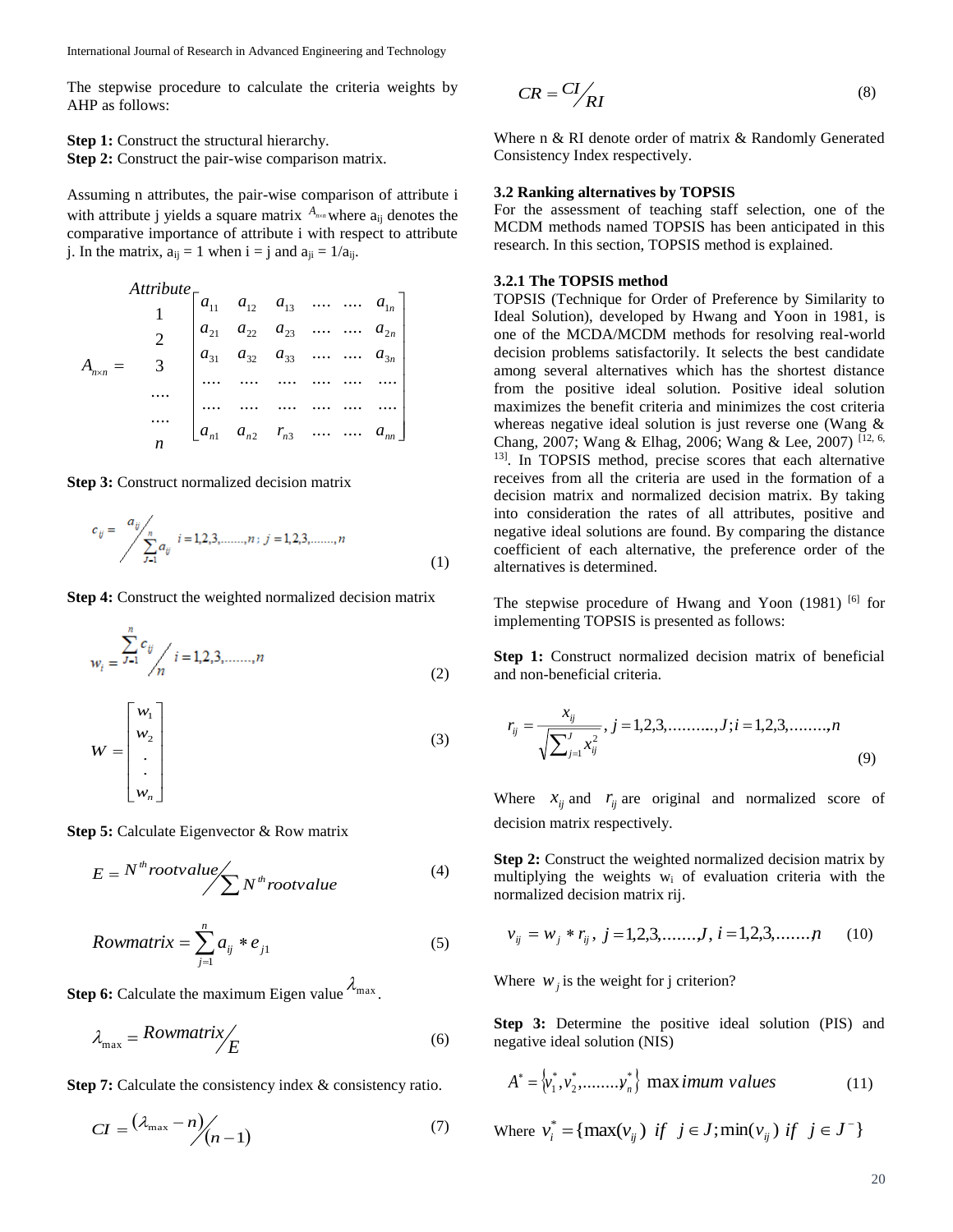International Journal of Research in Advanced Engineering and Technology

$$
A^{-} = \left\{ v_1^{-}, v_2^{-}, \dots, v_n^{-} \right\} \text{Minimum values} \tag{12}
$$

Where

$$
v^- = \{ \min(v_{ij}) \text{ if } j \in J; \max(v_{ij}) \text{ if } j \in J^- \}
$$

**Step 4:** Calculate the separation measures of each alternative from PIS and NIS

$$
d_i^* = \sqrt{\sum_{j=1}^n \left(\nu_{ij} - \nu_j^*\right)^2}, \ j = 1, 2, \dots, J \tag{13}
$$

$$
d_i^- = \sqrt{\sum_{j=1}^n \left(\nu_{ij} - \nu_j^-\right)^2}, \ i = 1, 2, \dots, J \tag{14}
$$

**Step 5:** Calculate the relative closeness coefficient to the ideal solution of each alternative

$$
CC_i = \frac{d_i^-}{d_i^* + d_i^-}, i = 1, 2... J
$$
 (15)

**Step 6:** Based on the decreasing values of closeness coefficient, alternatives are ranked from most valuable to worst. The alternative having highest closeness coefficient  $(CC_i)$  is selected.

#### **4. Numerical example**

The purpose of the empirical application is to illustrate the use of the proposed model. The experiment was basically setup upon a real life decision. It has been applied in a particular department of a public engineering university of Bangladesh for identifying the most eligible faculty among existing faculty members. The reason why educational sector is chosen is, assessment of performance level of its academic staff is very vital. It should be noted that in spite of having sufficient knowledge of a teacher about his subject he/she may not be the best faculty member in his department. Moreover, assess each individual's contribution to the organization helps to improve the quality of the organization. To preserve confidentiality, the name of the university and seven applicants have been kept undisclosed and the seven teachers are referenced as  $T_1$ ,  $T_2$ ,  $T_3$ ,  $T_4$ ,  $T_5$ ,  $T_6$  *and*  $T_7$ . The university desires to decide which candidate among the seven faculty members is the most eligible based on its vision and strategy. In the decision process, data are collected from students of the particular department. First of all, the evaluation criteria for the performance evaluation were taken from the studies in the literature and the discussions with the experts in specific sector. The hierarchical structure contains five main-criteria and 15 sub-criteria for the performance assessment of faculty members. The hierarchy is shown in Table 1.

**Table 1:** Hierarchical Representation of Criteria

| Criteria |                         |                                               |  |  |  |  |  |  |
|----------|-------------------------|-----------------------------------------------|--|--|--|--|--|--|
|          |                         | Subject Knowledge $(C_1)$                     |  |  |  |  |  |  |
|          |                         | Ability of communication $(C_2)$              |  |  |  |  |  |  |
|          | Main Criteria           | Discipline $(C_3)$                            |  |  |  |  |  |  |
|          |                         | Co-operative $(C_4)$                          |  |  |  |  |  |  |
|          |                         | Creative $(C_5)$                              |  |  |  |  |  |  |
|          | Subject                 | Ability of teaching $(C_{11})$                |  |  |  |  |  |  |
|          | Knowledge               | Understand student psychology $(C_{12})$      |  |  |  |  |  |  |
|          | $(C_1)$                 | Problem solving capability (C <sub>13</sub> ) |  |  |  |  |  |  |
|          | Ability of              | Clear idea $(C_{21})$                         |  |  |  |  |  |  |
|          | commutation             | Accessibility $(C_{22})$                      |  |  |  |  |  |  |
|          | $(C_2)$                 | Power of explanation $(C_{23})$               |  |  |  |  |  |  |
| Sub      | $Discipher(C_3)$        | Fair $(C_{31})$                               |  |  |  |  |  |  |
| Criteria |                         | Attitude (C32)                                |  |  |  |  |  |  |
|          |                         | Well organized $(C_{33})$                     |  |  |  |  |  |  |
|          |                         | Good guidance $(C_{41})$                      |  |  |  |  |  |  |
|          | Co-operative<br>$(C_4)$ | Dedicated (C <sub>42</sub> )                  |  |  |  |  |  |  |
|          |                         | Power of motivation $(C_{43})$                |  |  |  |  |  |  |
|          |                         | Positive reinforcement $(C_{51})$             |  |  |  |  |  |  |
|          | Creative $(C_5)$        | Passionate $(C_{52})$                         |  |  |  |  |  |  |
|          |                         | Inspirational $(C_{53})$                      |  |  |  |  |  |  |

#### **5. Results and discussion**

After sorting out the evaluation criteria, next step is to identify the most crucial criteria related performance assessment of academic staff. Firstly, analytical hierarchy process (AHP) was applied to determine the weights of the five main criteria (key performance indicators) required for the faculty members.

 $\left|\psi_1, \psi_2, \ldots, \ldots, \psi_n\right\rangle$  We show the specific of the specific control in the specific of the specific of the specific of the specific of the specific of the specific of the specific of the specific of the specific of To improve the decision process, a total of three groups consisting of 30 students were considered for making comparison matrix. They expressed their opinions using Saaty's 1-9 scale (Chen, 2004) and then, an aggregated pairwise comparison matrix was prepared by average method. For all attributes geometric means along with normalized weights were calculated with some developed formulas. To check the validity of decision maker's judgments, consistency ratio (CR) was calculated using random index data for respective number of attributes. All calculations are presented in Table 2. The results revealed that among five performance issues, subject knowledge has the highest normalized weight (0.0.279). The second highest weight is co-operative whose value is 0.278 and discipline has the lowest weight value of 0.128. In summary, the most crucial criteria among five issues demanded by the students is subject knowledge. The value of Consistency Ratio (CR) is approximately 1% which means the judgments specified by the decision makers are absolutely correct. As the estimated CR is less than Saaty's proposed CR, so it means the judgments specified by the decision makers are absolutely correct. The same computational ways are anticipated to determine the weights of the sub-criteria which are presented in Table 3. Consistency ratio (CR) has been calculated using defined formula and it is less than 10%.

At the final portion of the research work, TOPSIS approach was applied to use to rank the potential alternatives considering the weights of all criteria which are obtained by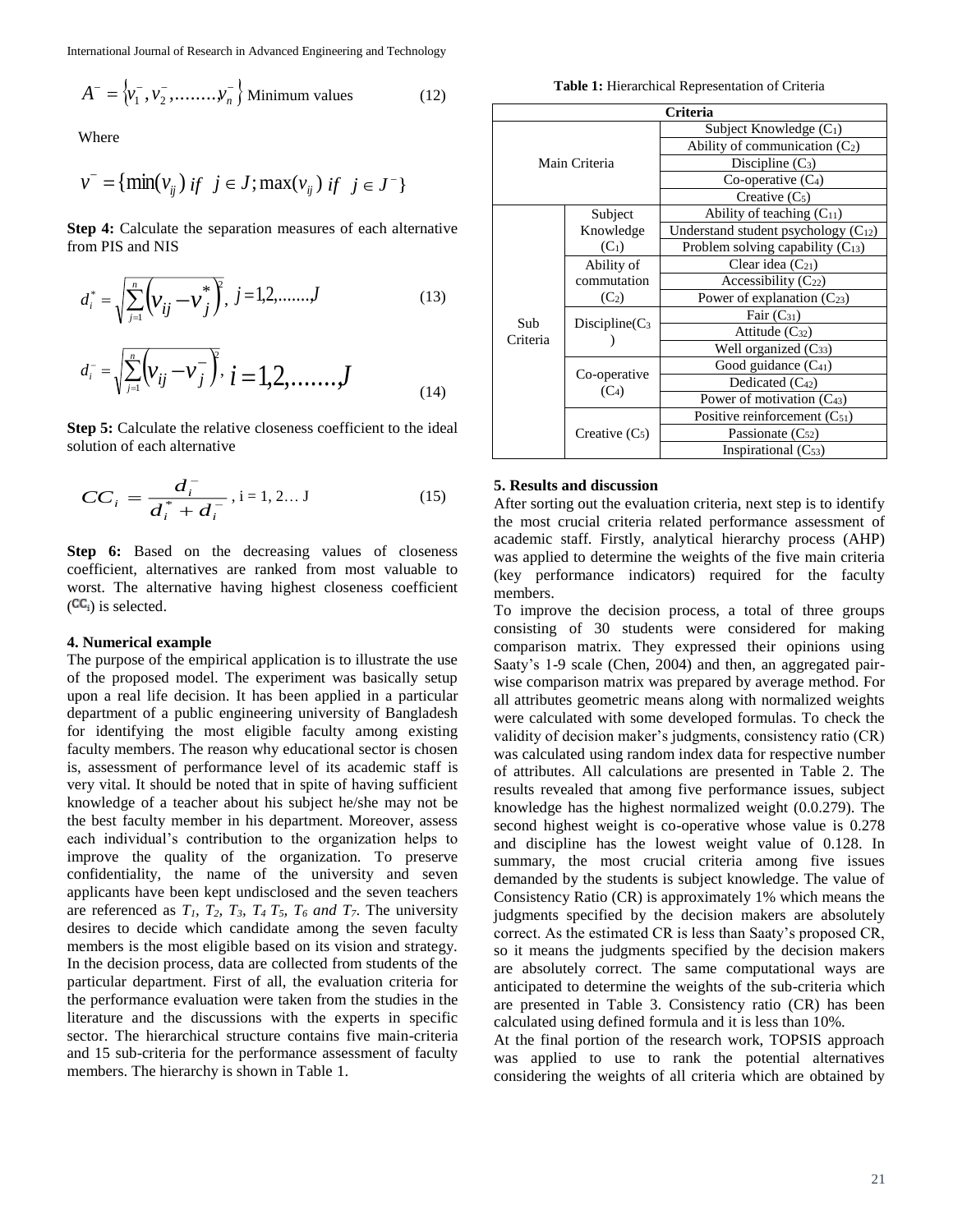AHP method. In the first step of the algorithm, a decision matrix using three decision makers' opinion  $(D_1, D_2, D_3)$  was developed using numerical values. The decision matrix of TOPSIS method is shown in Table 4. Then, the aggregated values of each sub-criterion are calculated by using average technique in TOPSIS method as shown in Table 5. Using Table 5, normalization of these values is made through Eq. (9). Then, weighted normalized matrix was developed. Weighted normalized values were obtained by multiplying the weights of criteria (performance indices) and corresponding normalized values of all alternatives (seven concerned faculty members). Finally, positive and negative ideal solutions, separation measures from positive and negative ideal solutions

were calculated. Then, closeness coefficients of four concerned design parameters were determined. All calculations were presented in Table 6.

The summarized data about all rankings is given in Figure 2. The management can take decisions from the plot which indicates  $T_I$ <sup>"</sup> as a good choice for consideration. The results revealed that faculty member 1  $(T_I)$  has the highest closeness coefficient value which is 0.62 and the second highest is member 2 having value of 0.55. Candidate 5 has the lowest coefficient. Highest closeness coefficient value means that Faculty member 1 has best service quality performance among the others. So, universities should improve their service quality considering these criteria that the students care.

| <b>Attribute</b>                | <b>Subject</b><br>Knowledge | <b>Ability of</b><br>Communication | <b>Discipline</b> | $Co-$<br>operative | <b>Creative</b> | Mean | <b>Normalized</b><br>weight |
|---------------------------------|-----------------------------|------------------------------------|-------------------|--------------------|-----------------|------|-----------------------------|
| Subject Knowledge               | 00.1                        | 3.38                               | 5.00              | 1.11               | 7.00            | 2.65 | 0.28                        |
| <b>Ability of Communication</b> | 2.47                        | 00.1                               | 3.40              | 2.73               | 4.33            | 2.51 | 0.26                        |
| Discipline                      | 0.22                        | . 80                               | 1.00              | 2.51               | 2.73            | .22  | 0.13                        |
| Co-operative                    | 4.11                        | 2.05                               | 2.71              | .00.               | 5.67            | 2.65 | 0.28                        |
| Creative                        | 0.15                        | 0.45                               | 2.67              | 0.17               | .00.            | 0.50 | 0.05                        |
| Total                           | 2.03                        | 3.62                               | 10.67             | 15.11              | 25              | 9.52 | 1.00                        |

**Table 2:** Evaluation at level 1

Consistency Ratio =  $0.01$  <  $0.10$ 

### **Table 3:** Weights of sub-criteria

| Sub-criteria      | Weight | Sub-criteria      | Weight |
|-------------------|--------|-------------------|--------|
|                   | 0.28   | $\mathsf{L}33$    | 0.08   |
| $\mathrm{C}_{12}$ | 0.64   | $\cup$ 41         | 0.28   |
| U13               | 0.07   | $\mathrm{C}_{42}$ | 0.64   |
| $\mathrm{C}_{21}$ | 0.63   | C43               | 0.07   |
| $\mathrm{C}_{22}$ | 0.11   | $\mathrm{C}_{51}$ | 0.07   |
| $C_{23}$          | 0.26   | $C_{52}$          | 0.28   |
| $\mathrm{C}_{31}$ | 0.19   | $\mathrm{C}_{53}$ | 0.64   |
| C32               | 0.72   |                   |        |

|          | T <sub>1</sub> |                |    | T <sub>2</sub> |                | T <sub>3</sub> |                | T <sub>4</sub> |                | T <sub>5</sub> |                | T <sub>6</sub> |                |                |                | T <sub>7</sub> |                |                |                |                |                |
|----------|----------------|----------------|----|----------------|----------------|----------------|----------------|----------------|----------------|----------------|----------------|----------------|----------------|----------------|----------------|----------------|----------------|----------------|----------------|----------------|----------------|
|          | $\mathbf{D}_1$ | $\mathbf{D}_2$ | D3 | $\mathbf{D}_1$ | $\mathbf{D}_2$ | $\mathbf{D}_1$ | $\mathbf{D}_1$ | $\mathbf{D}_2$ | $\mathbf{D}_3$ | $\mathbf{D}_2$ | $\mathbf{D}_3$ | $\mathbf{D}_3$ | $\mathbf{D}_1$ | $\mathbf{D}_2$ | $\mathbf{D}_3$ | $\mathbf{D}_1$ | $\mathbf{D}_2$ | $\mathbf{D}_3$ | $\mathbf{D}_1$ | $\mathbf{D}_2$ | $\mathbf{D}_3$ |
| $C_{11}$ | VG             | VG             | G  | G              | MG             | MG             | MG             | F              | MG             | VG             | G              | F              | P              | F              | MP             | G              | МG             | МP             | G              | VG             | F              |
| $C_{12}$ | G              | G              | МG | МP             | МG             | G              | МG             | F              | G              | P              | G              | F              | <b>VP</b>      | MP             | F              | МG             | F              | P              | MP             | F              | P              |
| $C_{13}$ | G              | G              | VG | МG             | MP             | MG             | МG             | F              | F              | MP             | МG             | G              | P              | MP             | МG             | G              | МG             | F              | МG             | P              | F              |
| $C_{21}$ | MG             | G              | МG | G              | F              | MG             | F              | MP             | P              | G              | МG             | MP             | P              | MP             | F              | G              | F              | MP             | МG             | VG             | MP             |
| $C_{22}$ | G              | VG             | МG | F              | F              | MP             | MP             | MP             | F              | G              | P              | MG             | F              | MP             | G              | G              | F              | P              | MP             | G              | E              |
| $C_{23}$ | MG             | F              | G  | F              | MP             | F              | G              | МG             | G              | P              | MP             | G              | MG             | G              | F              | G              | P              | MP             | МG             | VG             | MP.            |
| $C_{31}$ | F              | MP             | G  | F              | F              | F              | F              | MG             | МG             | P              | MP             | G              | VG             | G              | MP             | P              | G              | MG             | VG             | MP             | F              |
| $C_{32}$ | MP             | MP             | F  | MP             | MP             | G              | F              | F              | МG             | P              | VP             | G              | VG             | G              | МG             | MP             | G              | P              | F              | VG             | G              |
| $C_{33}$ | MG             | F              | G  | VG             | VP             | G              | F              | F              | МG             | G              | МG             | F              | MP             | G              | P              | F              | MG             | G              | P              | MP             | G              |
| $C_{41}$ | G              | VG             | G  | МG             | МG             | MG             | MP             | F              | MP             | G              | P              | MG             | VP             | F              | G              | MP             | G              | MG             | P              | МG             | <b>VP</b>      |
| $C_{42}$ | G              | G              | VG | F              | МG             | F              | F              | G              | F              | VG             | MP             | MG             | P              | G              | MP             | F              | VG             | MG             | G              | VP.            | D              |
| $C_{43}$ | MG             | G              | F  | VG             | VG             | G              | MP             | F              | MP             | G              | МG             | P              | <b>VP</b>      | MP             | F              | F              | G              | VG             | G              | MP             | MG             |
| $C_{51}$ | F              | F              | МG | VG             | VG             | VG             | F              | F              | MP             | P              | F              | MP             | G              | MG             | VP             | VP             | MP             | P              | МG             | VG             | MP.            |
| $C_{52}$ | G              | G              | F  | МG             | VG             | MG             | MP             | MP             | MP             | P              | VG             | G              | F              | MP             | F              | G              | <b>VP</b>      | P              | VG             | P              | F              |
| $C_{53}$ | G              | МG             | MP | F              | P              | MP             | VG             | МG             | F              | MP             | G              | F              | P              | VP             | MG             | F              | VG             | G              | МG             | МG             | Þ              |

### **Table 4:** Decision matrix using linguistics variables

**Table 5:** Aggregated decision matrix of TOPSIS method

|                     | $U_{11}$       | $\mathbf{C}_{12}$ | $C_{13}$  | $\mathsf{C}_{21}$ | $C_{22}$           | $\mathsf{C}_{23}$ | C31       | C32          | $\sim$<br>ددب     | ∪41  | C42            | ∪43               | $\mathsf{C}5$ | $\mathbb{C}$ 52 | $C_{53}$ |
|---------------------|----------------|-------------------|-----------|-------------------|--------------------|-------------------|-----------|--------------|-------------------|------|----------------|-------------------|---------------|-----------------|----------|
| m<br>. .            | റാ<br>o.JJ     | 733<br>ر          | –<br>'.66 | .66<br>-          |                    |                   |           | r nn<br>J.JJ |                   | 7.66 | 7.66           | -                 | 6.66          | 6.66            | 6.66     |
| $\mathbf{r}$<br>. . | 1.66<br>-      | 6.66              |           |                   | 5.66               | 5.66              |           | 5.66         | $\sim$ 00<br>0.33 |      | 6.66           | 8.33              |               | 8.33            |          |
| $\mathbf{m}$        | $\overline{z}$ | $\overline{ }$    | 6.66      |                   | $\sim$ 00<br>ر. ر. | 7 33<br>ر ر .     | 7 22<br>J | 6.66         | 6.66              | 5.33 | $\sim$<br>0.33 | $\sim$ 00<br>J.IJ | 5.66          |                 | 7.66     |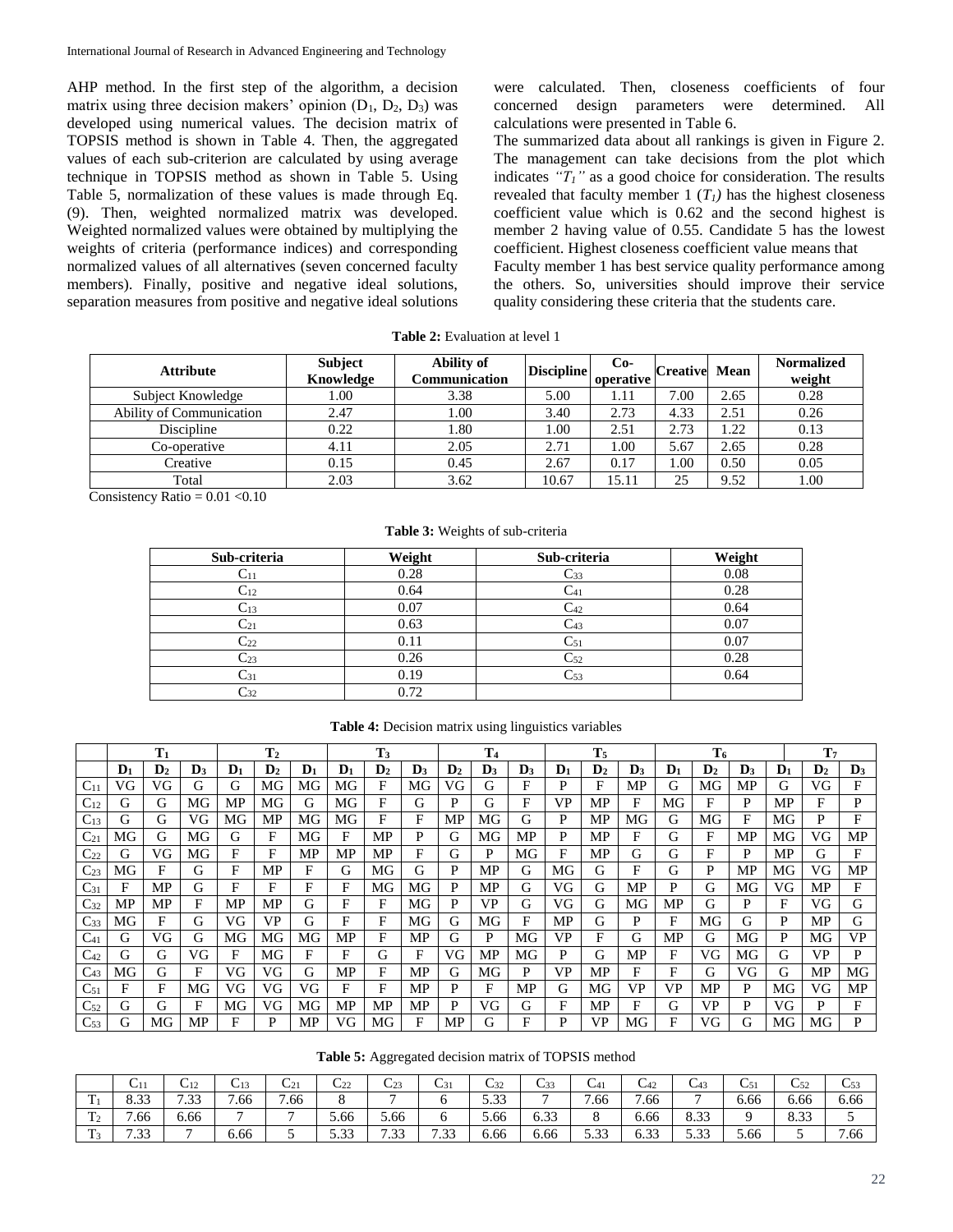| $\mathbf{r}$<br>- 14 | $\sqrt{2}$                          | 5.66 | 6.66 | 6.66 | $\sim$ 00<br>u. j | - הר<br>J.IJ      | <u>= ລລ</u><br>J.JJ      | 4.66              |                              | $\sim$ 0.0<br>0.33 | $\sqrt{2}$<br>ر ر . | $\sim$<br>0.33                                      |                   | 6.66               | O    |
|----------------------|-------------------------------------|------|------|------|-------------------|-------------------|--------------------------|-------------------|------------------------------|--------------------|---------------------|-----------------------------------------------------|-------------------|--------------------|------|
| $\mathbf{m}$<br>. .  |                                     | 4.66 | 5.66 |      |                   |                   | $\overline{\phantom{0}}$ |                   | $\sim$ 00<br>$\prec$<br>ر.ر. | $\sim$ 00<br>J.JJ  | $\sim$ 00<br>ر.     | 4.66                                                |                   | 5.66               |      |
| $\mathbf{m}$<br>10   | 6.66                                |      |      |      | 5.66              | $\sim$<br>J.IJ    | $\sim$<br>u. j j         | $\sim$ 00<br>J.IJ | $\overline{\phantom{0}}$     | 5.66               | .66                 | $\overline{\phantom{0}}$<br>$. \neg \neg$<br>. . 33 |                   | $\sim$<br>1.00     | 7.33 |
| $\mathbf{m}$         | $\sqrt{2}$<br>$\rightarrow$<br>ر ب. | ◡    |      | 7.33 |                   | $\Omega$<br>دد. ا | 6.66                     | 722<br>. . 33     | 5 33<br>ر                    |                    | 4.66                | 6.66                                                | $\sqrt{2}$<br>ر ر | $\sim$ 0.0<br>0.33 | 6.66 |

**Table 6:** Calculation steps of the TOPSIS method using weights of AHP

|                   |       |                |                | Weighted normalized values |       |                |                | $PIS(A^+)$ | NIS(A <sup>2</sup> ) |
|-------------------|-------|----------------|----------------|----------------------------|-------|----------------|----------------|------------|----------------------|
|                   | $T_1$ | T <sub>2</sub> | T <sub>3</sub> | T <sub>4</sub>             | $T_5$ | T <sub>6</sub> | T <sub>7</sub> |            |                      |
| $C_{11}$          | 0.12  | 0.11           | 0.11           | 0.11                       | 0.07  | 0.10           | 0.11           | 0.12       | 0.07                 |
| $\mathrm{C}_{12}$ | 0.29  | 0.26           | 0.28           | 0.22                       | 0.18  | 0.24           | 0.20           | 0.29       | 0.18                 |
| $C_{13}$          | 0.03  | 0.03           | 0.03           | 0.03                       | 0.02  | 0.03           | 0.02           | 0.03       | 0.02                 |
| $C_{21}$          | 0.28  | 0.26           | 0.18           | 0.25                       | 0.18  | 0.22           | 0.27           | 0.28       | 0.18                 |
| $C_{22}$          | 0.05  | 0.04           | 0.04           | 0.04                       | 0.04  | 0.04           | 0.04           | 0.05       | 0.04                 |
| $C_{23}$          | 0.11  | 0.09           | 0.11           | 0.08                       | 0.11  | 0.08           | 0.11           | 0.11       | 0.08                 |
| $C_{31}$          | 0.07  | 0.07           | 0.08           | 0.06                       | 0.08  | 0.07           | 0.07           | 0.08       | 0.06                 |
| $C_{32}$          | 0.23  | 0.25           | 0.29           | 0.20                       | 0.35  | 0.23           | 0.32           | 0.35       | 0.20                 |
| $C_{33}$          | 0.03  | 0.03           | 0.03           | 0.03                       | 0.03  | 0.03           | 0.03           | 0.03       | 0.03                 |
| $\mathrm{C}_{41}$ | 0.13  | 0.13           | 0.09           | 0.10                       | 0.09  | 0.11           | 0.08           | 0.13       | 0.08                 |
| $\mathrm{C}_{42}$ | 0.28  | 0.24           | 0.23           | 0.27                       | 0.20  | 0.28           | 0.17           | 0.28       | 0.17                 |
| $C_{43}$          | 0.03  | 0.03           | 0.02           | 0.02                       | 0.02  | 0.03           | 0.03           | 0.03       | 0.02                 |
| $C_{51}$          | 0.03  | 0.04           | 0.02           | 0.02                       | 0.02  | 0.02           | 0.03           | 0.04       | 0.02                 |
| $\mathrm{C}_{52}$ | 0.11  | 0.14           | 0.08           | 0.11                       | 0.10  | 0.08           | 0.11           | 0.14       | 0.08                 |
| $C_{53}$          | 0.25  | 0.19           | 0.29           | 0.22                       | 0.19  | 0.28           | 0.25           | 0.29       | 0.19                 |
| $d+$              | 0.13  | 0.16           | 0.15           | 0.19                       | 0.21  | 0.16           | 0.16           |            |                      |
| d-                | 0.21  | 0.17           | 0.18           | 0.14                       | 0.15  | 0.16           | 0.17           |            |                      |
| CC <sub>i</sub>   | 0.62  | 0.52           | 0.55           | 0.43                       | 0.42  | 0.50           | 0.51           |            |                      |



**Fig 2:** Ranking of the faculty members

## **6. Conclusions and future work**

Assessment of faculty performance in education is very pivotal to enrich their knowledge as well as estimate each individual's contribution to the organization. This activity helps to improve the quality of education system through determining student's opinions and satisfying their wants. Moreover, academic staff having good academic does not mean that he/she is the best faculty in the department. Actually, faculty evaluation process is a multi-staged decision-making problem having both numerical and qualitative criteria. But the proper way of evaluating performance of faculty members for public universities is very rare in Bangladesh. The authority of public universities in Bangladesh has limited its interest only to recruit the best students not to evaluate performance during job life. So, this paper has presented the successful implementation of AHP and TOPSIS methods as an effective tool for evaluating performance of various teaching staff in an academic Institution. The proposed method is also effective in group decision environment study like hospital, manufacturing

industry applications etc. where it is found to be difficult to come to a moot point individually. In future studies other models of multi-criteria methods such as ANN or fuzzy MOORA can easily be implemented in similar situations and the results can be compared.

## **7. Acknowledgements**

The authors wish to acknowledge the support and assistance provided by the Department of Industrial and Production Engineering, Jessore University of Science and Technology, Bangladesh.

## **8. References**

- 1. Aydogan EK. Performance measurement model for Turkish aviation firms using the rough-AHP and TOPSIS methods under fuzzy environment. Expert Systems with Applications. 2011; 38:3992-3998.
- 2. Bozbura FT, Beskese A, Kahraman C. Prioritization of human capital measurement indicators using fuzzy AHP. Expert Systems with Applications. 2006; 32(4):1100-1112.
- 3. Chen JF, Shieha HN, Dob QH. Evaluating teaching performance based on fuzzy AHP and comprehensive evaluation approach. Applied Soft Computing, 2014.
- 4. Cheng CH, Chen CT, Huang SF. Combining fuzzy integral with order weight average (OWA) method for evaluating financial performance in the semiconductor industry. African Journal of Business Management. 2012; 6(21):6358-6368.
- 5. Ghosh DN. Analytic Hierarchy Process & TOPSIS Method to Evaluate Faculty Performance in Engineering Education. UNIASCIT. 2011; 1(2):63-70.
- 6. Hwang CL, Yoon K. Multiple attributes decision making methods and applications. Berlin: Springer, 1981.